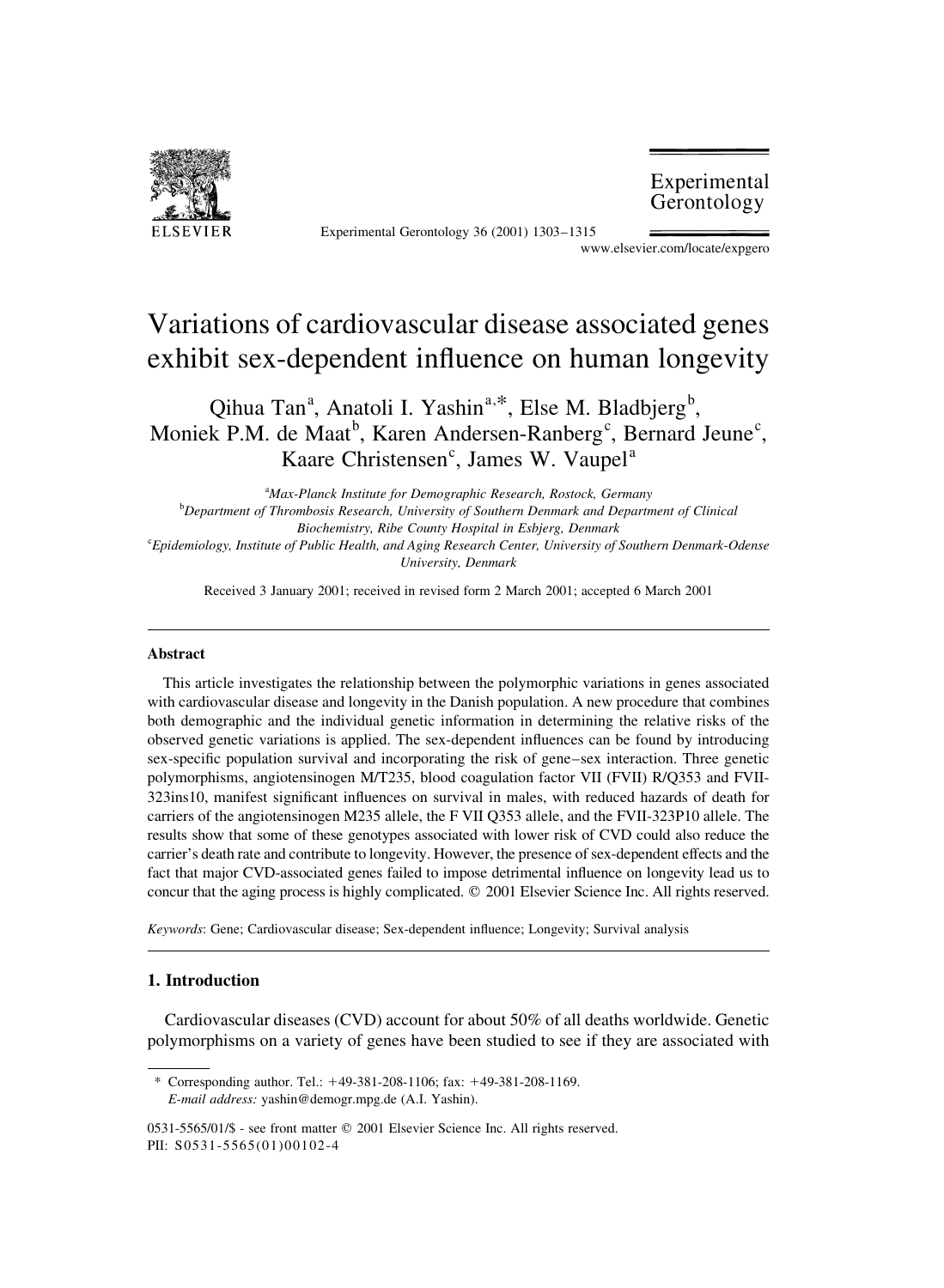#### Table 1

DNA polymorphism of CVD candidate genes. Table revised from Bladbjerg et al. (1999) 82:1100-5. FVII: blood coagulation factor VII; PAI: plasminogen activator inhibitor-1; t-PA: tissue plasminogen activator; GPIIb/IIIa: platelet receptor glycoprotein Iib/IIIa; prothrom: prothrombin; MTHFR: methylene tetrahydrofolate reductase; ACE: angiotensin converting enzyme; angiotens: angiotensinogen

| Genotypes                     | Control group<br>Centenarian group<br>number (frequency)<br>number (frequency) |                  | $\chi^2$ ( <i>p</i> -value) |  |
|-------------------------------|--------------------------------------------------------------------------------|------------------|-----------------------------|--|
| Haemostasis genes             |                                                                                |                  |                             |  |
| <b>FVII R/Q 353</b>           |                                                                                |                  | 0.82(0.66)                  |  |
| <b>RR353</b>                  | 162(0.81)                                                                      | 157(0.84)        |                             |  |
| RQ353                         | 37(0.18)                                                                       | 28(0.15)         |                             |  |
| QQ353                         | 2(0.01)                                                                        | 2(0.01)          |                             |  |
| FVII-323ins10                 |                                                                                |                  | 1.50(0.48)                  |  |
| P <sub>0</sub> P <sub>0</sub> | 156(0.78)                                                                      | 153(0.82)        |                             |  |
| <b>POP10</b>                  | 42(0.20)                                                                       | 30(0.16)         |                             |  |
| P10P10                        | 3(0.02)                                                                        | 3(0.02)          |                             |  |
| FVII intron7 $(37bp)_n$       |                                                                                |                  | 0.00(0.99)                  |  |
| H5H5                          | 0(0.00)                                                                        | 1(0.005)         |                             |  |
| H5H6                          | 10(0.05)                                                                       | 6(0.03)          |                             |  |
| H5H7                          | 3(0.02)                                                                        | 6(0.03)          |                             |  |
| <b>H6H6</b>                   | 96(0.48)                                                                       | 86(0.47)         |                             |  |
| <b>H6H7</b>                   | 75(0.37)                                                                       | 67(0.37)         |                             |  |
| <b>H7H7</b>                   | 17(0.09)                                                                       | 15(0.08)         |                             |  |
| H7H8                          | 0(0.00)                                                                        | 1(0.005)         |                             |  |
| Fibrinogen 455G/A             |                                                                                |                  | 0.63(0.99)                  |  |
| 455GG                         | 132(0.66)                                                                      | 129(0.70)        |                             |  |
| 455GA                         | 64(0.32)                                                                       | 53(0.28)         |                             |  |
| 455AA                         | 4(0.02)                                                                        | 3(0.02)          |                             |  |
| PAI-675(4G/5G)                |                                                                                |                  | 2.15(0.34)                  |  |
| 4G4G                          | 55(0.27)                                                                       | 54(0.29)         |                             |  |
| 4G5G                          | 106(0.53)                                                                      | 86(0.46)         |                             |  |
| 5G5G                          | 40(0.20)                                                                       | 47(0.25)         |                             |  |
| t-PA intron8ins311            |                                                                                |                  | 1.85(0.39)                  |  |
| I/I                           | 76(0.38)                                                                       | 71(0.39)         |                             |  |
| I/D                           | 94(0.47)                                                                       | 76(0.41)         |                             |  |
| D/D                           | 31(0.15)                                                                       | 37(0.20)         |                             |  |
| GPIIb/IIIa L/P33              |                                                                                |                  | 0.21(0.90)                  |  |
| LL                            | 141(0.70)                                                                      | 133(0.71)        |                             |  |
| LP                            | 54(0.27)                                                                       | 49(0.26)         |                             |  |
| PP                            | 4(0.02)                                                                        | 5(0.03)          |                             |  |
| Prothrom 20210G/A             |                                                                                |                  | 0.84(0.36)                  |  |
| GG                            | 193(0.97)                                                                      | 184(0.98)        |                             |  |
| GA                            | 6(0.03)                                                                        | 3(0.02)          |                             |  |
| AA                            | $\boldsymbol{0}$                                                               | $\boldsymbol{0}$ |                             |  |
| MTHFR A/V114                  |                                                                                |                  | 0.60(0.74)                  |  |
| AA                            | 96(0.48)                                                                       | 85(0.46)         |                             |  |
| AV                            | 86(0.43)                                                                       | 79(0.43)         |                             |  |
| VV                            | 19(0.10)                                                                       | 22(0.12)         |                             |  |
| BP regulating genes           |                                                                                |                  |                             |  |
| ACE intron16ins287            |                                                                                |                  | 0.07(0.97)                  |  |
| I/I                           | 46(0.23)                                                                       | 41(0.22)         |                             |  |
| I/D                           | 102(0.51)                                                                      | 95(0.51)         |                             |  |

1304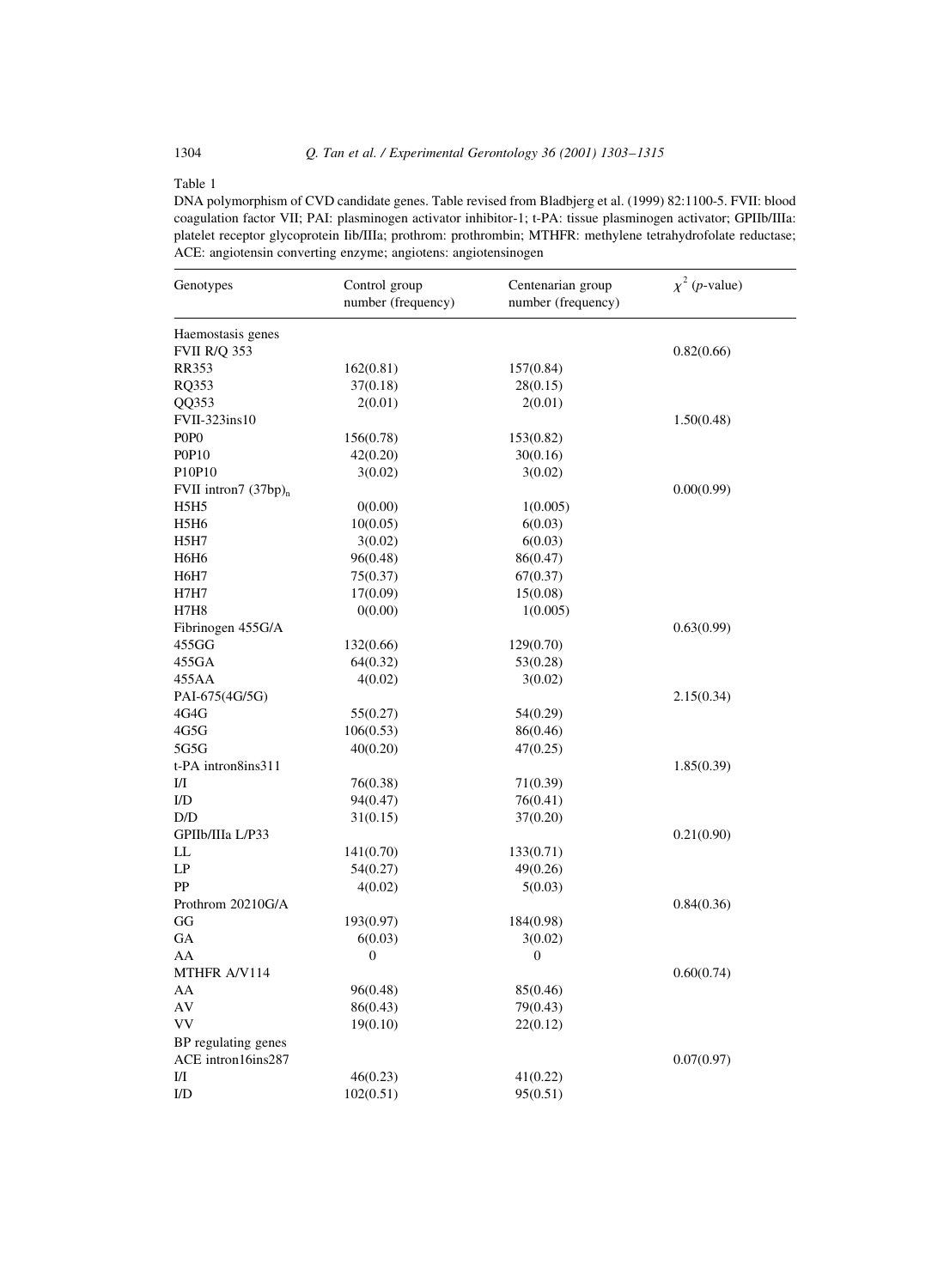|  |  | Table 1 ( <i>continued</i> ) |
|--|--|------------------------------|
|--|--|------------------------------|

| Genotypes        | Control group<br>number (frequency) | Centenarian group<br>number (frequency) | $\chi^2$ ( <i>p</i> -value) |
|------------------|-------------------------------------|-----------------------------------------|-----------------------------|
| D/D              | 51(0.26)                            | 49(0.27)                                |                             |
| Angiotens M/T235 |                                     |                                         | 0.53(0.77)                  |
| MМ               | 81(0.41)                            | 77(0.37)                                |                             |
| МT               | 98(0.49)                            | 85(0.41)                                |                             |
| TT               | 21(0.11)                            | 23(0.11)                                |                             |

cardiovascular disorders. For example, the  $\epsilon$ 4 allele of the apolipoprotein E gene has been related not only to an increased risk of atherosclerotic cardiovascular disease in Finnish (Kervinen et al., 1994) and Danish (Gerdes et al., 2000a) studies but also to the incidence of Alzheimer's disease (Corder et al., 1993). Further more, homozygosity of the e4 allele has been confirmed to show deleterious effect on mortality at old ages (Heijmans et al., 2000) and a significant depletion of the  $\epsilon$ 4 allele has been found in French (Schachter et al., 1994), Finnish (Louhija et al., 1994), Danish (Gerdes et al., 2000b), Chinese (Zhang et al., 1998) and Japanese (Asada et al., 1996) centenarians. Other genes that have been studied for polymorphisms associated with CVD and longevity include genes coding for apolipoprotein B (Hegele et al., 1986; Myant et al., 1989; Paulweber et al., 1990; Kervinen et al., 1994; De Benedictis, 1997, 1998), apolipoprotein A-I (Hoeg, 1996; Saha et al., 1995), apolipoprotein C-I (Galinsky et al., 1997), angiotensin converting enzyme (ACE) (Galinsky et al., 1997; Nakata et al., 1997; Alvarez et al., 1999; Schachter et al., 1994), angiotensinogen (Cong et al., 1998; Chen et al., 1998; Frossard et al., 1998), and the tissue plasminogen activator (TPA) (Macko et al., 1999; Thogersen et al., 1998). Sex-dependent effects on CVD prevalence and survival were reported in some of these studies (Galinsky et al., 1997; De Benedictis et al., 1998), which suggests that the penetrance of loci influencing CVD and survival may vary according to sex. To detect how the CVD-associated genetic variations are related to longevity in the Danish population, one study focused on polymorphisms of genes involved in regulating blood pressure and in blood coagulation was conducted (Bladbjerg et al., 1999). However, no significant associations were reported in the study, which used conventional statistical analysis, namely, the genefrequency method (Table 1). In this paper, we apply a new approach derived by Vaupel and Yashin and developed in several recent articles (Yashin et al., 1998, 1999, 2000; Tan et al., 2001) on the previously published data (Bladbjerg et al., 1999), and combine both demographic and individual genetic information to determine the relative risks of the observed genetic variations. We incorporate important factors such as sex-dependent influences and also individual heterogeneity in unobserved frailty, which was previously ignored. With this strategy, we can detect polymorphisms that show potential sex-dependent effects. We estimated the relative risks of the observed genes as well as of gene–sex interaction and present sex-specific survival and the estimated proportions of the carriers of the observed gene alleles.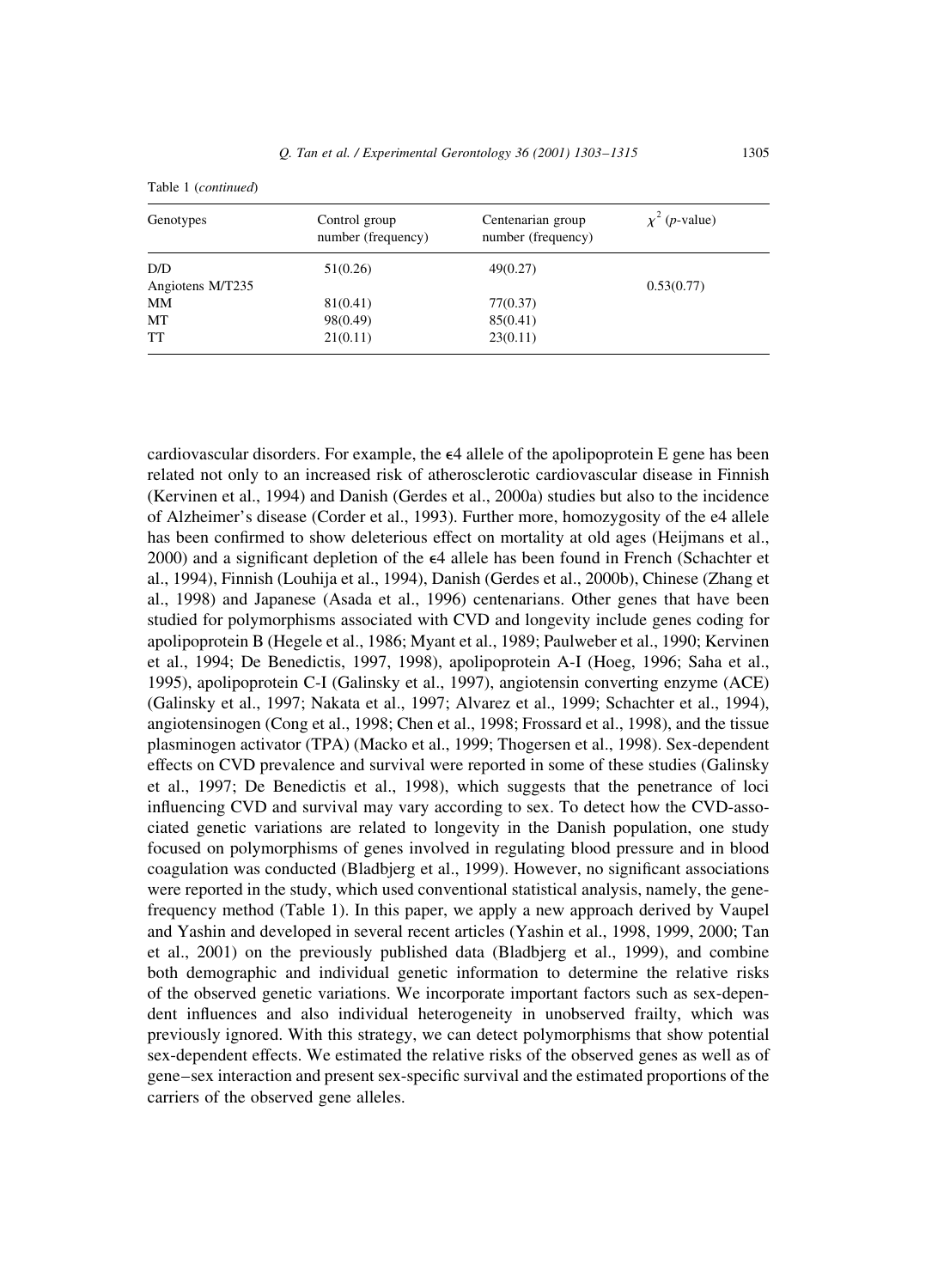### 2. Materials and methods

# 2.1. Individual genotype data

Blood samples were taken from both young and old people in Denmark (Bladbjerg et al., 1999). The group of old people consists of two parts. The first set is from the first centenarian study carried out on Funen island. All individuals born before December 31, 1894 who were still alive on 1 May, 1994 are included in the study. They were interviewed the same day, and 39 out of 51 participants agreed to have blood sample taken. The second set of data comes from the Danish Longitudinal Centenarian Study, which covers all people who became centenarians between 1 April, 1995 and 31 May, 1996 throughout Denmark. Blood samples were collected from 148 out of 207 participants. Altogether, blood samples were collected from a total of 187 centenarians, among them 47 males and 140 females. The younger group consists of blood donors at the blood bank of Odense University Hospital. They are healthy people aged 20–64 years (75 females and 126 males).

Two kinds of candidate genes that influence the developments of CVD are investigated, haemostasis genes and blood pressure regulating genes (Table 1). Polymorphic variations of these genes have been associated with CVD either directly or through their association with blood levels of CVD risk factors as previously described (Bladbjerg et al., 1999).

# 2.2. Demographic data

Age-specific cohort population survival is calculated from cohort life tables for Danes born between 1894 and 1974, such that the survival for each age is taken from a cohort life table for people who reached that age in 1994.

#### 2.3. Analytical strategy

We define the relative risk of one observed gene allele or genotype  $r$  as the ratio of hazard of death for carriers,  $\mu(x|r)$ , to that for the non-carriers or the baseline hazard,  $\mu_0(x)$ . Then according to the proportional hazard assumption,  $\mu(x|r) = r\mu_0(x)$ . The corresponding survival function for the carriers is:

$$
s(x|r) = e^{-\int_0^x \mu(t,r)dt} = e^{-\int_0^x r\mu_0(t)dt} = e^{-r\int_0^x \mu_0(t)dt} = e^{-rH_0(x)} = s_0(x)^r.
$$

Here,  $s_0(x)$  is the survival distribution corresponding to the baseline hazard function, and  $H_0(x)$  is the cumulative hazard at age x. Although r can take on any value greater than zero, a gene allele with r larger than 1 (frailty allele) increases the hazard of death, while a gene allele with  $r$  smaller than 1 (longevity allele) reduces it. Taking heterogeneity in an individual's unobserved frailty, which can also contribute to survival (Vaupel et al., 1979), into consideration, the average survival for a group of carriers can be derived as  $\overline{s}(x|r)$  =  $(1 - \sigma^2 r \ln s_0(x))^{-1/\sigma^2}$  when the unobserved frailty follows a gamma distribution with mean 1 and variance  $\sigma^2$ . Accordingly, mean survival for non-carriers is  $\bar{s}(x) =$  $(1 - \sigma^2 \ln s_0(x))^{-1/\sigma^2}$ .

1306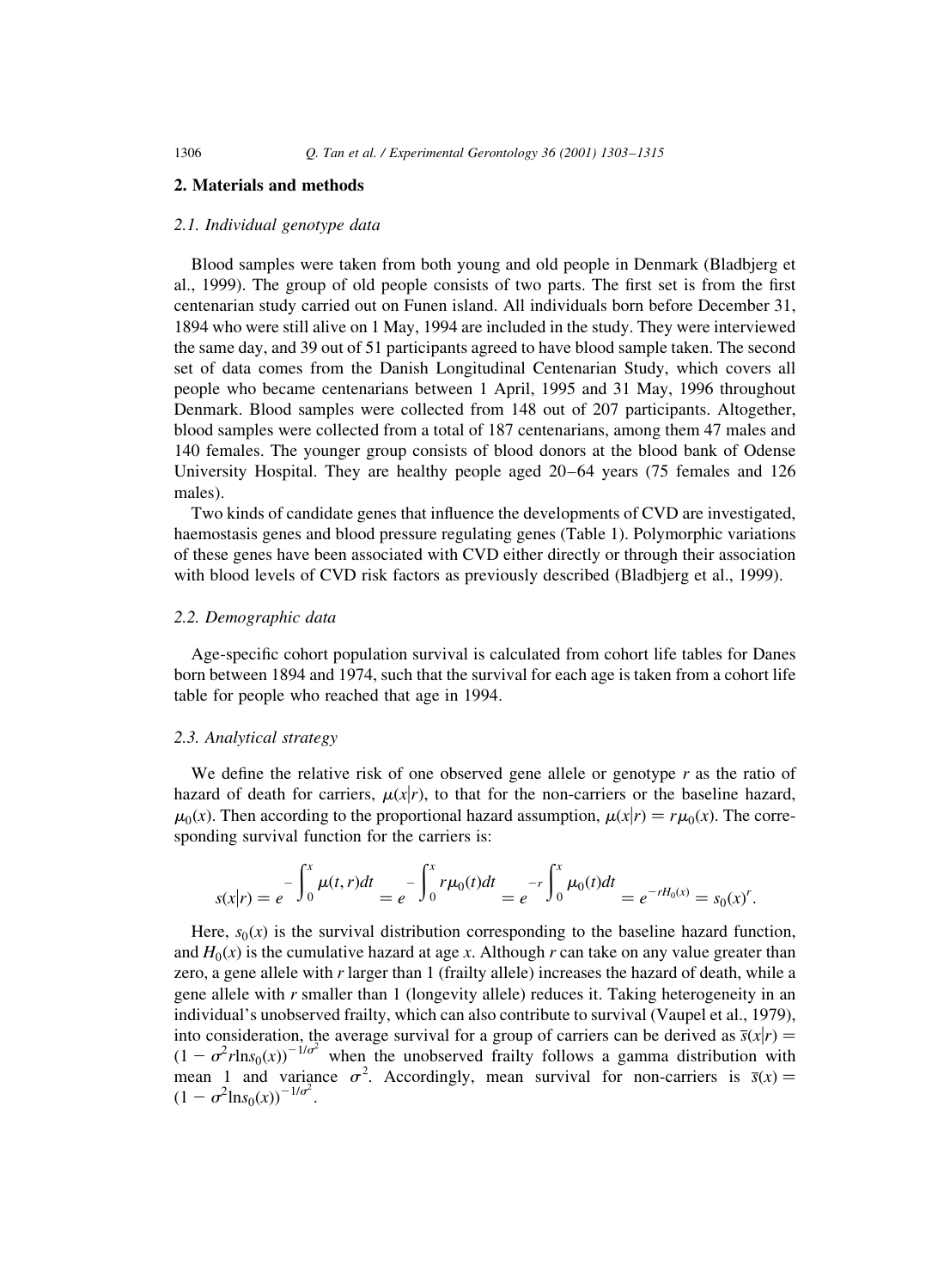Since all individuals can be grouped as carriers and non-carriers of a gene allele or genotype, one can introduce a simple two-point distribution for the allele or genotype (Vaupel and Yashin, 1985). Define the risk of gene–sex interaction,  $r_{\rm ex}$ , as the risk of male carriers to that of female carriers. Then the average survival at age  $x$  for the mixed population consisting of both carriers and non-carriers is:

$$
\overline{\overline{s}}_m(x) = p\overline{s}_{1,m}(x) + (1 - p)\overline{s}_{0,m}(x),
$$
  

$$
\overline{\overline{s}}_f(x) = p\overline{s}_{1,f}(x) + (1 - p)\overline{s}_{0,f}(x).
$$

Here, p is the proportion of carriers at birth, and  $\overline{s}_m(x)$  and  $\overline{s}_f(x)$  are survival rates at age x for males and females, obtainable from population statistics,  $\bar{s}_{1,m}(x) = (1 - \sigma^2 r r_{g} x_s \ln s_{0,m}(x))^{-1/\sigma^2}$  is mean survival for males carriers and  $\bar{s}_{1,f}(x) = (1 - \sigma^2 r \ln s_{0,f}(x))^{-1/\sigma^2}$  is mean survival for female carriers, for female non-carriers. The proportion of carriers at age  $x$  is

$$
p_m(x) = \frac{p\overline{s}_{1,m}(x)}{\overline{\overline{s}}_m(x)}
$$

for males and:

$$
p_f(x) = \frac{p\overline{s}_{1,f}(x)}{\overline{\overline{s}}_f(x)}
$$

for females. Based on the binomial distribution of the genotype, a likelihood function for the data containing both male and female individuals can be constructed as:

$$
L \propto \prod_{x} p_m(x)^{n_m(x)} (1 - p_m(x))^{N_m(x) - n_m(x)} p_f(x)^{n_f(x)} (1 - p_f(x))^{N_f(x) - n_f(x)}
$$

where  $n_m(x)$ ,  $n_f(x)$  are the numbers of male and female carriers at age x,  $N_m(x)$ , and  $N_f(x)$ are the total number of participants at age x. In the estimation, a single  $\sigma^2$  is restricted to all the alleles in order to reduce the amount of the parameters to be estimated. Parameters that maximize the likelihood function are estimated by the maximum likelihood procedure in Gauss software (Apotech System, 1996).

#### 3. Results

The results of parameter estimates are shown in Table 2. The significance levels for risk parameters (relative risks for the genes and for gene–sex interaction) are determined by testing the statistical differences between the estimated risks and one with null hypothesis  $H_0$ :  $r = 1$ . The p-values for frequency parameters are obtained by testing  $H_0$ :  $p = 0$ . The highest likelihood was achieved when  $\sigma^2$  is about 0.4. There is no significant risk for each of the single gene allele, which is consistent with Bladbjerg et al. (1999). However, three polymorphic variations, angiotensinogen M/T235, FVII R/Q353, and FVII-323ins10, isplay significant sex-dependent effects that reduce the hazards of death for male carriers of angiotensinogen M235, FVII Q353, and FVII-323P10 by factors of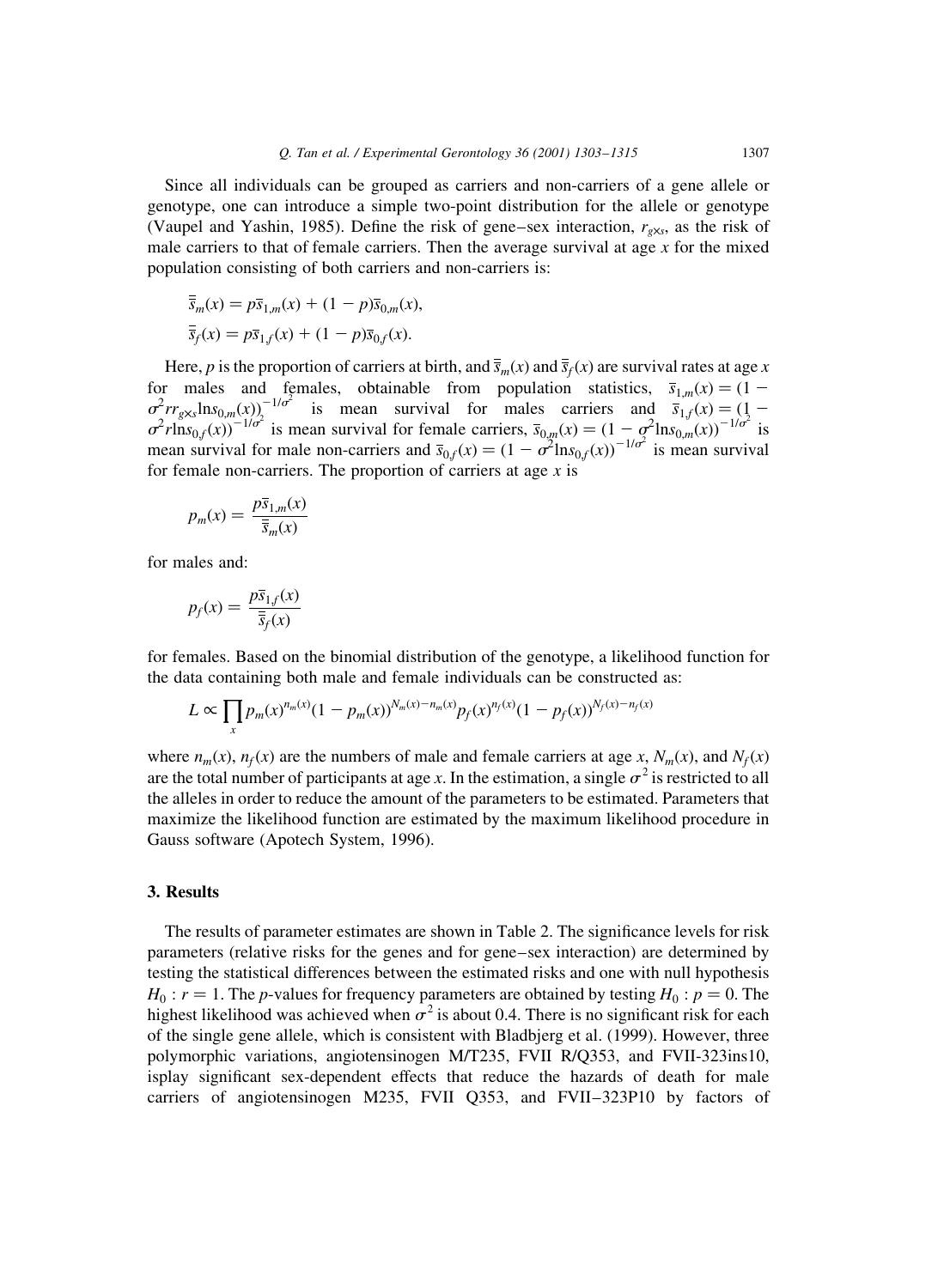| Gene allele        | Frequency | Risk |            |      | Risk of gene–sex interaction |  |
|--------------------|-----------|------|------------|------|------------------------------|--|
|                    |           | Est. | $p$ -value | Est. | $p$ -value                   |  |
| MTHFR-A            | 0.91      | 1.15 | 0.44       | 0.84 | 0.44                         |  |
| <b>MTHFR-V</b>     | 0.52      | 0.99 | 0.91       | 0.95 | 0.75                         |  |
| Angiotens-M        | 0.59      | 1.12 | 0.30       | 0.67 | 0.00                         |  |
| Angiotens-T        | 0.89      | 1.10 | 0.59       | 0.91 | 0.69                         |  |
| $ACE-I$            | 0.75      | 1.05 | 0.70       | 0.92 | 0.63                         |  |
| ACE-D              | 0.77      | 0.95 | 0.67       | 1.13 | 0.52                         |  |
| FVIIR353           | 0.99      | 0.86 | 0.77       | 1.65 | 0.54                         |  |
| FVIIQ353           | 0.20      | 1.25 | 0.16       | 0.68 | 0.01                         |  |
| $t$ -PA-I          | 0.85      | 1.15 | 0.34       | 0.99 | 0.98                         |  |
| $t$ -PA-D          | 0.63      | 1.04 | 0.70       | 0.93 | 0.62                         |  |
| PAI-675-4G         | 0.80      | 1.16 | 0.27       | 0.96 | 0.83                         |  |
| PAI-675-5G         | 0.73      | 1.02 | 0.88       | 1.04 | 0.81                         |  |
| GPIIbIIIa-L        | 0.98      | 1.19 | 0.63       | 0.89 | 0.79                         |  |
| GPIIbIIIa-P        | 0.29      | 1.02 | 0.85       | 0.96 | 0.77                         |  |
| <b>FVII-323P0</b>  | 0.99      | 0.99 | 0.97       | 1.21 | 0.75                         |  |
| <b>FVII-323P10</b> | 0.22      | 1.26 | 0.13       | 0.69 | 0.01                         |  |
| FVIIintron7-H6     | 0.90      | 1.10 | 0.60       | 1.15 | 0.55                         |  |
| FVIIintron7-H7     | 0.47      | 0.99 | 0.99       | 0.85 | 0.24                         |  |
| Fibrinogen-G       | 0.98      | 0.99 | 0.98       | 0.22 | 0.33                         |  |
| Fibrinogen-A       | 0.34      | 1.16 | 0.22       | 0.81 | 0.14                         |  |

| $10010 -$ |  |                                                                     |
|-----------|--|---------------------------------------------------------------------|
|           |  | Parameter estimates for the CVD associated genes with heterogeneity |

0.670, 0.682 and 0.688, respectively, when the risk of gene–sex interaction for females is set to one as reference. The result indicates that some gene polymorphisms that reduce the hazard of CVD are also favourable for male longevity but not for female longevity. In Fig. 1, sex-specific survivals for carriers and non-carriers of the angiotensinogen M235 allele are plotted. The male carriers have better survival than non-carriers but for females it is the opposite although the difference in survival between female carriers and non-carriers is very small. The observed and estimated proportions of carriers of the angiotensinogen M allele by age for males and for females are plotted in Fig. 2. While the frequency of carriers of the M-allele goes up with age in males, it tends to decline in females due to the sex-dependent influence of the gene.

In addition to the risk parameters, the model also provides estimates on the initial frequencies for carriers of the gene alleles. The *p*-values for the estimated initial frequencies are not shown since they are all significantly different from zero. Proportions of carriers of the three alleles are estimated as 0.591, 0.195 and 0.220 respectively.

# 4. Discussions

Incorporation of gene–sex interaction in the analysis produces results that were missed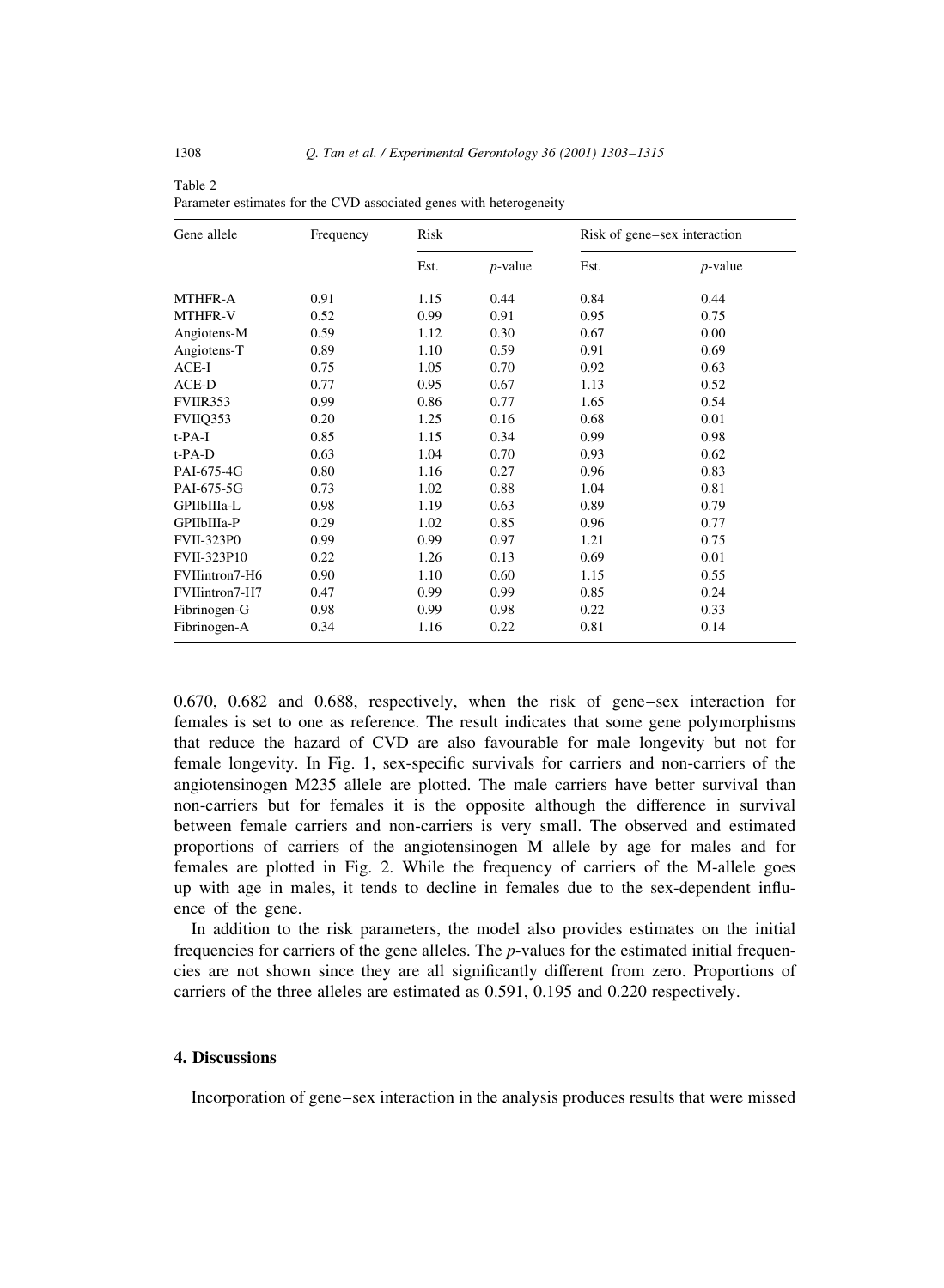

Fig. 1. The sex-specific survivals for angiotensinogen M allele carriers and non-carriers.

in the original analysis using the gene frequency method (Bladbjerg et al., 1999). The fact that the gene frequency method ignores interactions when comparing the gene frequency differences between the control group and the centenarians could be attributed to the lack of efficiency of the gene frequency method when applied to small samples. In the new model, the risk of gene–sex interaction is defined as an extra risk for male carriers in comparison to female carriers. Information from both sexes is used to determine the parameter of interaction. However, one important nontranditional epidemiologic approach, the case-only design, which was originally derived for analysing gene-environment interaction in disease prevalence (Piegorsch et al. 1994; Khoury and Flanders, 1996), can be introduced here to detect gene–sex interaction in human longevity when treating centenarians as cases. Taking the angiotensinogen M allele for example, there are 106 centenarian carriers (34 males, 72 females) and 76 non-carriers (12 males, 64 females) of the allele. The odds ratio comparing male carriers to female carriers is 2.519 with a 95% confident interval of 1.203–5.276. The statistical test showed a significantly higher proportion of carriers of the allele in male centenarians than that in female centenarians  $(\chi^2 = 5384, p = 0.020)$  which means that the allele favours male survival. Although this conclusion is compatible with our result, the case-only approach does not allow for evaluation of the independent effect of the allele alone, but merely involves a departure from multiplicative effects (Rothman and Greenland, 1998; Yang and Khoury, 1997). In the relative risk model exploited in this paper, our primary interest is not only to test for the gene–sex interaction but also to evaluate the risk of the allele or genotype as well as its initial frequency. In addition, we can also estimate the genotype specific survival distribution as shown in Fig. 1. Nevertheless, the easily applicable case-only approach is a useful tool for measuring gene–sex interaction in human longevity as it avoids the troubles originated from ordinary case-control design.

The detected sex-specific influences of the three gene polymorphisms are not totally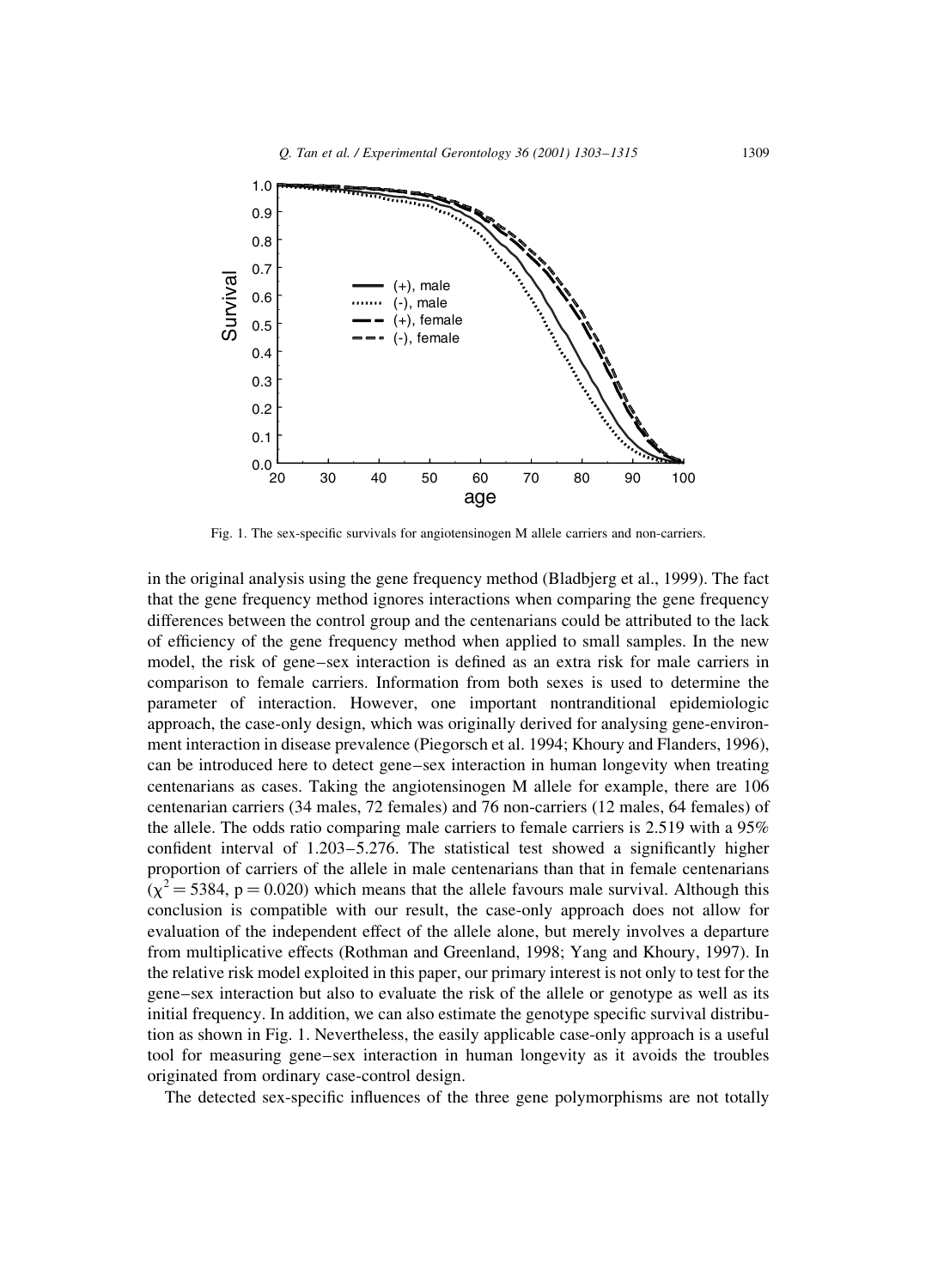

Fig. 2. The observed and estimated proportions of angiotensinogen M allele carriers by age for males (a) and females (b).

unexpected as previous studies have found sex-dependent effects of these polymorphisms on other phenotypical traits. For example, the genotypes of the angiotensinogen gene were found to be significantly associated with variation in systolic resting (Hegele et al., 1994) and exercise (Rankinen et al., 2000) blood pressure, but only in males. The results indicate that the genetic variation in the locus modifies the responsiveness of the blood pressure to endurance training, but the functional impact is related to differences in sex. The genderrelated effect in the genetic modulation of FVII plasma levels has been studied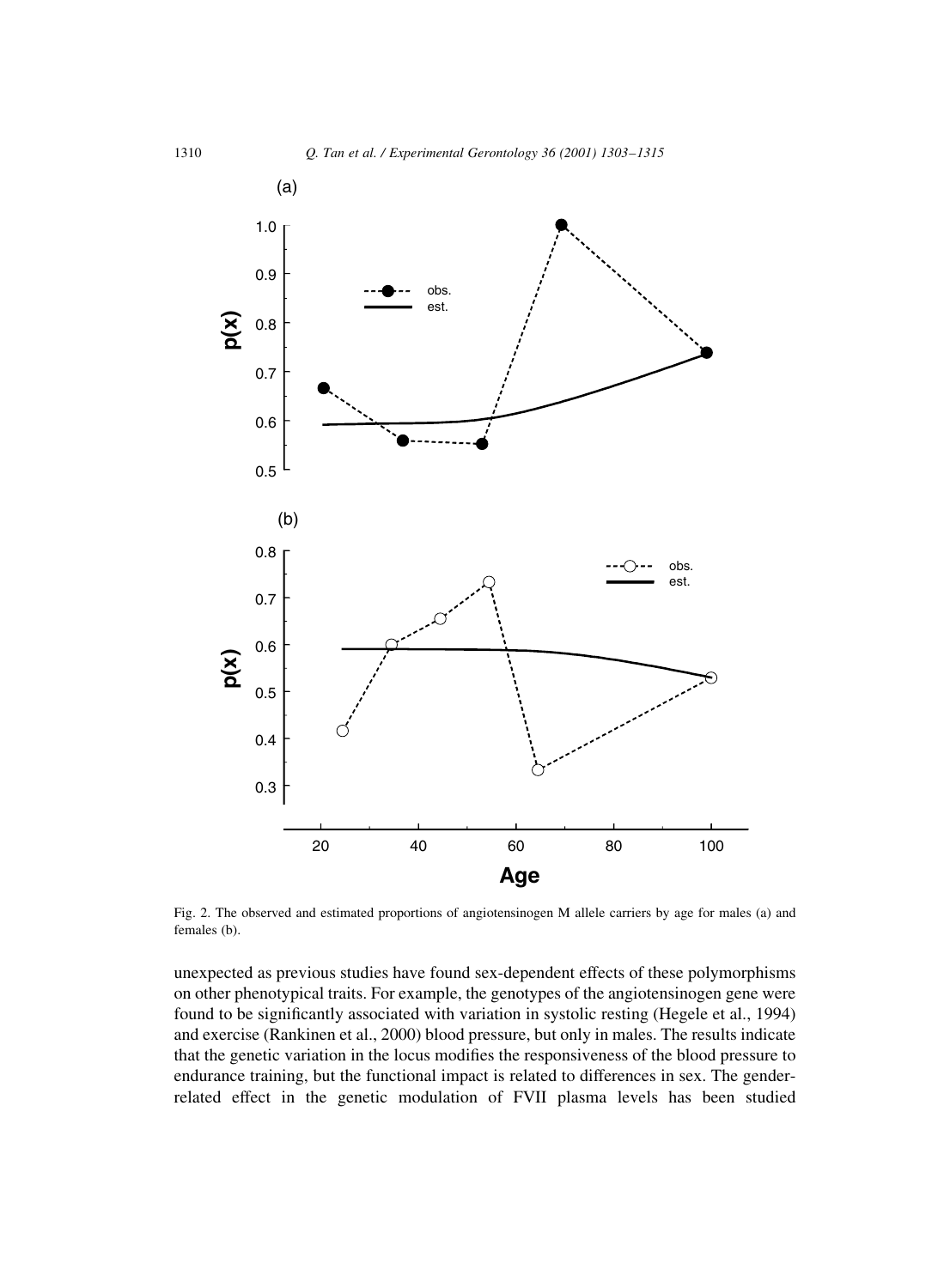extensively. The FVII polymorphisms intron7(37bp)n and  $-323$ ins10 were reported to show stronger effect on plasma FVII level in male than in female Italians (Di Castelnuovo et al., 1998). The plasma FVII clotting activity has been suggested as a risk marker of cardiac death (Meade et al., 1993), and also the FVII polymorphisms are predictive of CVD in Italian studies (Iacoviello et al., 1998; Girelli et al., 2000). However, the putative relation between FVII polymorphisms and CVD are turned down in other studies (Lane et al., 1996; Feng et al., 2000), and it may be speculated that this discrepancy is, at least partly, caused by an effect of gender. In women, FVII levels are increased by menopause (Scarabin et al., 1990, 1996) and hormone replacement therapy (Cushman et al., 1999; Marchien van Baal et al., 2000), and elderly women have higher FVII levels than men of the same age (Scarabin et al., 1996; Ishikawa et al., 1997). Also, women with coronary artery disease have higher FVII levels than men with the disease (Kalaria et al., 2000; Ossei-Gerning et al., 1998). Perhaps the effect of hormones and lifestyle factors drown the effect of genotype on CVD risk in women. Although there have been many studies on disease association, the present study reveals, for the first time, the sex-dependent association of the polymorphisms with longevity.

The gene–sex interaction has been reported to be an important phenomenon in the genetic modulation of human life span in other studies on gene and longevity, such as studies of the HLA-DR alleles (Dorak et al., 1994; Ivanova et al., 1998), the HLA-Cw1, Cw7 alleles (Proust et al., 1982), and the large allele group at the tyrosine hydroxylase (THO) locus (De Benedictis et al., 2000; Tan et al., 2001). The sex-dependent influence indicates that the effect of a gene on a multifactorial trait depends on the physiological scenario changes in males and females differently, the effect of a certain gene on survival could vary between the sexes. The existence of gene–sex interaction shows not only the complexity of the aging process. It also indicates that the two sexes follow different trajectories toward extreme longevity (Franceschi et al., 2000).

The polygenic feature of life span makes it imperative to take into account the unobserved hidden heterogeneity in individual frailty for two reasons. First, there is unobserved heterogeneity in an individual's genetic make-up, which accounts for about 25% of the variation in life span according to previous studies (McGue et al., 1993; Herskind et al., 1996; Yashin and Iachine, 1995). Regarding the number of genetic variations that contribute to life span, Martin (1997) estimated that there could be up to about 7000. In such a highly polygenic situation, it is advisable to consider the influences from other unobserved genes when making an inference from the observed ones. Second, there are also non-genetic factors that have a predominant influence on life span, and these constitute another layer of heterogeneity in individual frailty. The existence of genetic and nongenetic heterogeneity in individual frailty affecting life span can influence an inference from an observed genetic polymorphism. In our analysis, we also tried to apply a simple model that does not take unobserved frailty into account. The estimated relative risks of gene–sex interaction for the three significant alleles were systematically weaker than they were in the heterogeneity model with risk parameters 0.856 for angiotensinogen M235, 0.857 for FVII Q353 and 0.860 for FVII–323P10. The differences in parameter inference present a good example of the difficult situation facing studies of longevity and of multifactorial diseases (Clerget-Darpoux, 2000). Individual heterogeneity in the unobserved attributes is an obstacle that prevents us from unraveling the genetic component in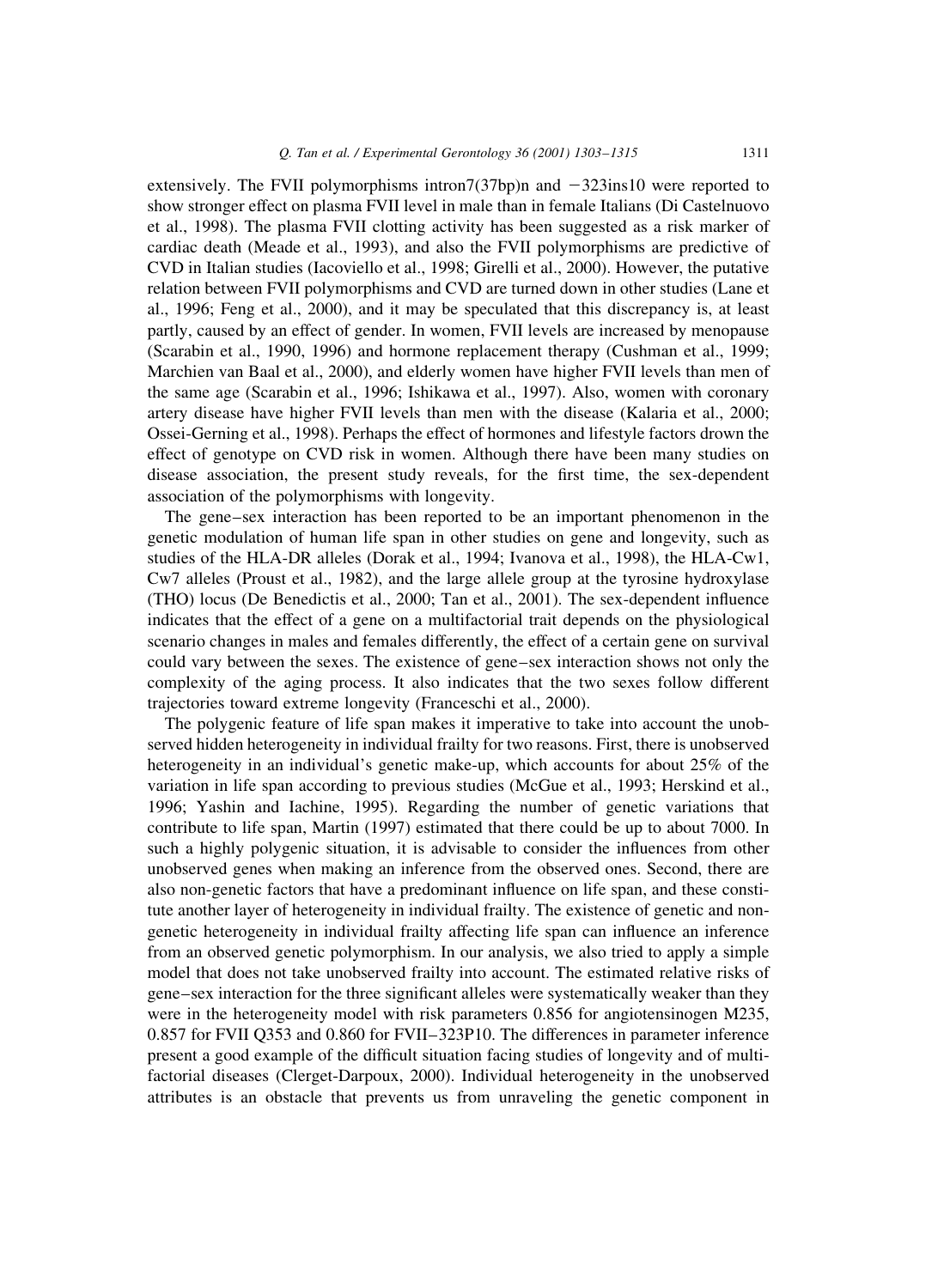longevity. The introduction of Gamma-distributed frailty in our analysis is a convenient and helpful way to deal with the problem in survival analysis (Tan et al., 2001).

# **Acknowledgements**

We want to thank Drs Jutta Gampe, Nadege Minois at MPIDR and Professor Jim Oeppen from Cambridge University for useful discussions. The authors also want to thank the anonymous reviewers for their very valuable suggestions that helped in improving the text.

#### **References**

- Alvarez, V., Alvarez, R., Lahoz, C.H., Martinez, C., Pena, J., Guisasola, L.M., Salas-Puig, J., Moris, G., Uria, D., Menes, B.B., Ribacoba, R., Vidal, J.A., Sanchez, J.M., Coto, E., 1999. Association between an alpha(2) macroglobulin DNA polymorphism and late-onset Alzheimer's disease. Biochem. Biophys. Res. Commun.  $264$  (1),  $48-50$ .
- Apotech System, 1996. Gauss: Mathematical and Statistical System. Vol. I: System and Graphics Manual. Apotech System, Maple Valley, WA.
- Asada, T., Kariya, T., Yamagata, Z., Kinoshita, T., Asaka, A., 1996. Apolipoprotein E allele in centenarians. Neurology 46 (5), 1484.
- Bladbjerg, E.M., Andersen-Ranberg, K., de Maat, M.P., Kristensen, S.R., Jeune, B., Gram, J., Jespersen, J., 1999. Longevity is independent of common variations in genes associated with cardiovascular risk. Thromb. Haemost. 82 (3), 1100-1105.
- Chen, D., Zhang, M., Fan, W., Shi, H., Li, Y., Chen, Q., Zhang, J., Gu, X., 1998. A molecular variant of angiotensinogen gene is associated with myocardial infarction in Chinese. Chung Hua I Hsueh I Chuan Hsueh Tsa Chih 15 (3), 133-135.
- Clerget-Darpoux, 2000. Unraveling the genetic component of multifactorial diseases: dream or reality. International Statistical Review  $68$  (1),  $45-51$ .
- Cong, N.D., Hamaguchi, K., Saikawa, T., Hara, M., Sakata, T., 1998. A polymorphism of angiotensinogen gene codon 174 and coronary artery disease in Japanese subjects. Am. J. Med. Sci. 316 (5), 339-344.
- Corder, E.H., Saunders, A.M., Strittmatter, W.J., Schmechel, D.E., Gaskell, P.C., Small, G.W., Roses, A.D., Haines, J.L., Pericak-Vance, Mav, 1993. Gene dose of apolipoprotein E type 4 allele and the risk of Alzheimer's disease in late onset families. Science 261 (5123), 921-923.
- Cushman, M., Meilahn, E.N., Psaty, B.M., Kuller, L.H., Dobs, A.S., Tracy, R.P., 1999. Hormone Replacement Therapy. Inflammation, and Hemostasis in Elderly Women Arterioscler 19, 893-899.
- De Benedictis, G., Falcone, E., Rose, G., Ruffolo, R., Spadafora, P., Baggio, G., Bertolini, S., Mari, D., Mattace, R., Monti, D., Morellini, M., Sansoni, P., Franceschi, C., 1997. DNA multiallelic systems reveal gene/longevity associations not detected by diallelic systems: The APOB locus. Hum. Genet. 99, 312-318.
- De Benedictis, G., Carotenuto, L., Carrieri, G., De Luca, M., Falcone, E., Rose, G., Yashin, A.I., Bonafe, M., Franceschi, C., 1998. Age-related changes of the 3'APOB-VNTR genotype pool in ageing cohorts. Ann. Hum. Genet. 62, 115-122.
- De Benedictis, G., Carrieri, G., Garasto, S., Rose, G., Varcasia, O., Bonafe, M., Franceschi, C., Jazwinski, S.M., 2000. Does a retrograde response in human aging and longevity exist?. Exp. Gerontol. 35 (6-7), 795–801.
- Di Castelnuovo, A., D'Orazio, A., Amore, C., Falanga, A., Kluft, C., Donati, M.B., Iacoviello, L., 1998. Genetic modulation of coagulation factor VII plasma levels: contribution of different polymorphisms and genderrelated effects. Thromb. Haemost. 80 (4), 592-597.
- Dorak, M.T., Mills, K.I., Gaffney, D., Wilson, D.W., Galbraith, I., Henderson, N., Burnett, A.K., 1994. Homozygous MHC genotypes and longevity. Hum. Hered. 44 (5), 271-278.
- Feng, D., Tofler, G.H., Larson, M.G., O'Donnell, C.J., Lipinska, I., Schmitz, C., Sutherland, P.A., Johnstone, M.T., Muller, J.E., D'Agostino, R.B., Levy, D., Lindpaintner, K., 2000. Factor VII gene polymorphism, factor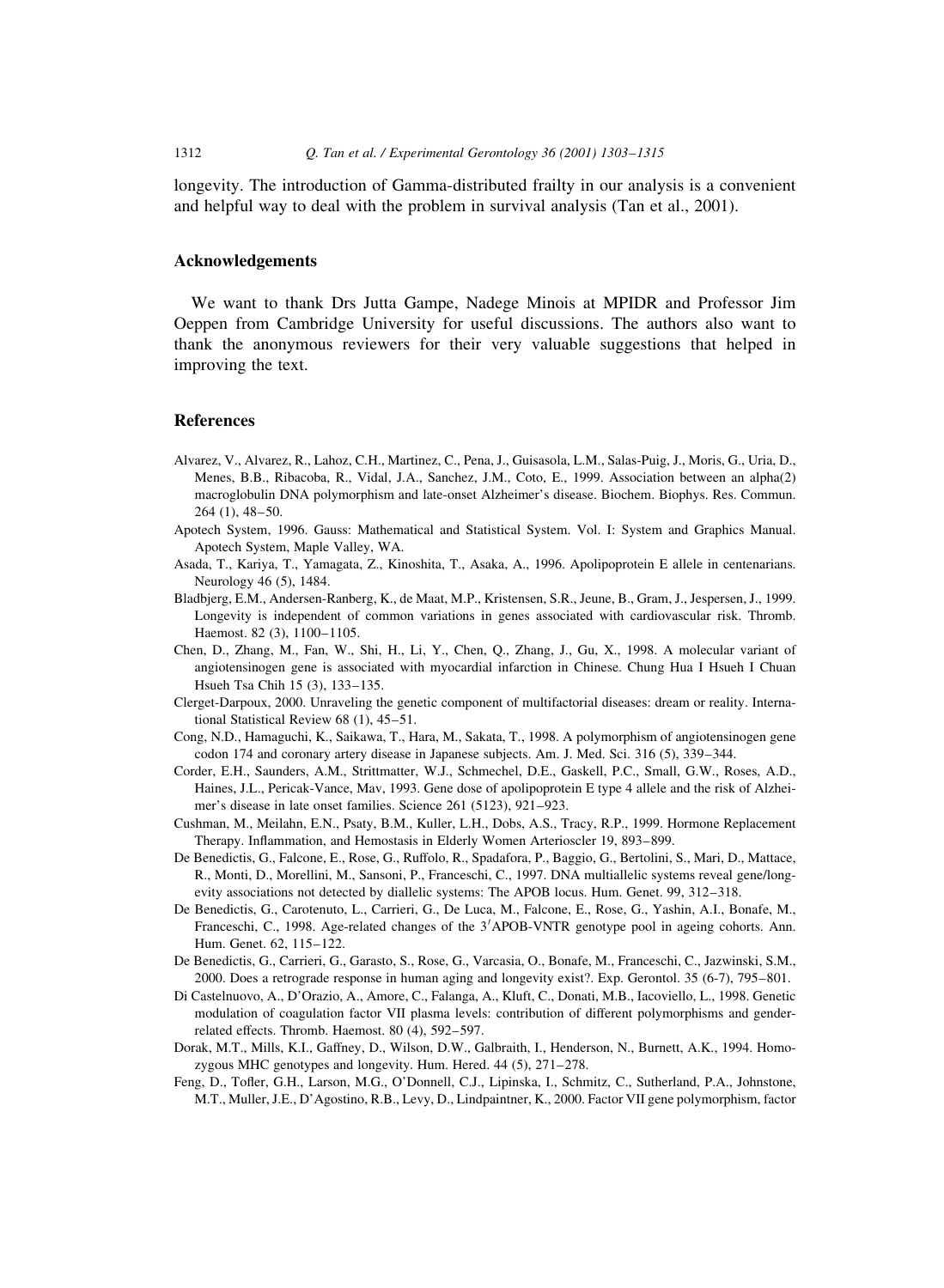VII levels, and prevalent cardiovascular disease: the Framingham Heart Study. Arterioscler Thromb. Vasc. Biol. 20 (2), 593-600.

- Franceschi, C., Motta, L., Valensin, S., Rapisarda, R., Franzone, A., Berardelli, M., Motta, M., Monti, D., Bonafe, M., Ferrucci, L., Deiana, L., Pes, G.M., Carru, C., Desole, M.S., Barbi, C., Sartoni, G., Gemelli, C., Lescai, F., Olivieri, F., Marchegiani, F., Cardelli, M., Cavallone, L., Gueresi, P., Cossarizza, A., Troiano, L., Pini, G., Sansoni, P., Passeri, G., Lisa, R., Spazzafumo, L., Amadio, L., Giunta, S., Stecconi, R., Morresi, R., Viticchi, C., Mattace, R., De Benedictis, G., Baggio, G., 2000. Do men and women follow different trajectories to reach extreme longevity? Italian Multicenter Study on Centenarians. Aging (Milano) 12 (2), 77–84.
- Frossard, P.M., Hill, S.H., Elshahat, Y.I., Obineche, E.N., Bokhari, A.M., Lestringant, G.G., John, A., Abdulle, A.M., 1998. Associations of angiotensinogen gene mutations with hypertension and myocardial infarction in a gulf population. Clin. Genet.  $54$  (4),  $285-293$ .
- Galinsky, D., Tysoe, C., Brayne, C.E., Easton, D.F., Huppert, F.A., Dening, T.R., Paykel, E.S., Rubinsztein, D.C., 1997. Analysis of the apo E/apo C-I, angiotensin converting enzyme and methylenetetrahydrofolate reductase genes as candidates affecting human longevity. Atherosclerosis 129 (2), 177–183.
- Gerdes, L.U., Gerdes, C., Kervinen, K., Savolainen, M., Klausen, I.C., Hansen, P.S., Kesaniemi, Y.A., Faergeman, O., 2000. The apolipoprotein epsilon4 allele determines prognosis and the effect on prognosis of simvastatin in survivors of myocardial infarction: a substudy of the Scandinavian Simvastatin survival study. Circulation 101 (12), 1366-1371.
- Gerdes, L.U., Jeune, B., Ranberg, K.A., Nybo, H., Vaupel, J.W., 2000. Estimation of apolipoprotein E genotypespecific relative mortality risks from the distribution of genotypes in centenarians and middle-aged men: apolipoprotein E gene is a 'frailty gene', not a 'longevity gene'. Genet. Epidemiol. 19 (3), 202-210.
- Girelli, D., Russo, C., Ferraresi, P., Olivieri, O., Pinotti, M., Friso, S., Manzato, F., Mazzucco, A., Bernardi, F., Corrocher, R., 2000. Polymorphisms in the factor VII gene and the risk of myocardial infarction in patients with coronary artery disease. N. Engl. J. Med. 343 (11), 774-780.
- Hegele, R.A., Huang, L.S., Herbert, P.N., Blum, C.B., Buring, J.E., Hennekens, C.H., Breslow, J.L., 1986. Apolipoprotein B-gene DNA polymorphism associated with myocardial infarction. N. Engl. J. Med. 315  $(24)$ , 1509-1515.
- Hegele, R.A., Brunt, J.H., Connelly, P.W., 1994. A polymorphism of the angiotensinogen gene associated with variation in blood pressure in a genetic isolate. Circulation 90 (5), 2207-2212.
- Heijmans, B.T., Westendorp, R.G., Slagboom, P.E., 2000. Common gene variants, mortality and extreme longevity in humans. Exp. Gerontol. 35 (6-7), 865-877.
- Herskind, A.M., McGue, M., Holm, N.V., Sorensen, T.I., Harvald, B., Vaupel, J.W., 1900. The heritability of human longevity, a population-based study of 2872 Danish twin pairs born 1870–1900. Hum. Genet. 97,  $319 - 323$ .
- Hoeg, J.M., 1996. Can genes prevent atherosclerosis?. JAMA 276 (12), 989-992.
- Iacoviello, L., Di Castelnuovo, A., De Knijff, P., D'Orazio, A., Amore, C., Arboretti, R., Kluft, C., Benedetta Donati, M., 1998. Polymorphisms in the coagulation factor VII gene and the risk of myocardial infarction. N. Engl. J. Med. 338 (2), 79-85.
- Ishikawa, S., Kario, K., Nago, N., Kayaba, K., Hiraoka, J., Matsuo, H., Goto, T., Miyamoto, T., Tsutsumi, A., Nakamura, Y., Shimada, K., Inoue, K., Igarashi, M., 1997. Factor VII and fibrinogen levels examined by age, sex, and other atherosclerotic risk factors in a Japanese population. The Jichi Medical School Cohort Study. Thromb. Haemost. 77 (5), 890-893.
- Ivanova, R., Henon, N., Lepage, V., Charron, D., Vicaut, E., Schachter, F., 1998. HLA-DR alleles display sexdependent effects on survival and discriminate between individual and familial longevity. Hum. Mol. Genet. 7.187-194.
- Kalaria, V.G., Zareba, W., Moss, A.J., Pancio, G., Marder, V.J., Morrissey, J.H., Weiss, H.J., Sparks, C.E., Greenberg, H., Dwyer, E., Goldstein, R., Watelet, L.F., 2000. Gender-related differences in thrombogenic factors predicting recurrent cardiac events in patients after acute myocardial infarction. The THROMBO Investigators. Am. J. Cardiol. 85 (12), 1401-1408.
- Kervinen, K., Savolainen, M.J., Salokannel, J., Hynninen, A., Heikkinen, J., Ehnholm, C., Koistinen, M.J., Kesaniemi, Y.A., 1994. E Apolipoprotein and B polymorphisms—longevity factors assessed in nonagenarians. Atherosclerosis 105 (1), 89-95.
- Khoury, M.J., Flanders, W.D., 1996. Non-traditional epidemiologic approaches in the analysis of gene-environment interaction: case-control studies with no controls! Am. J. Epidemiol. 144 (3), 207-213.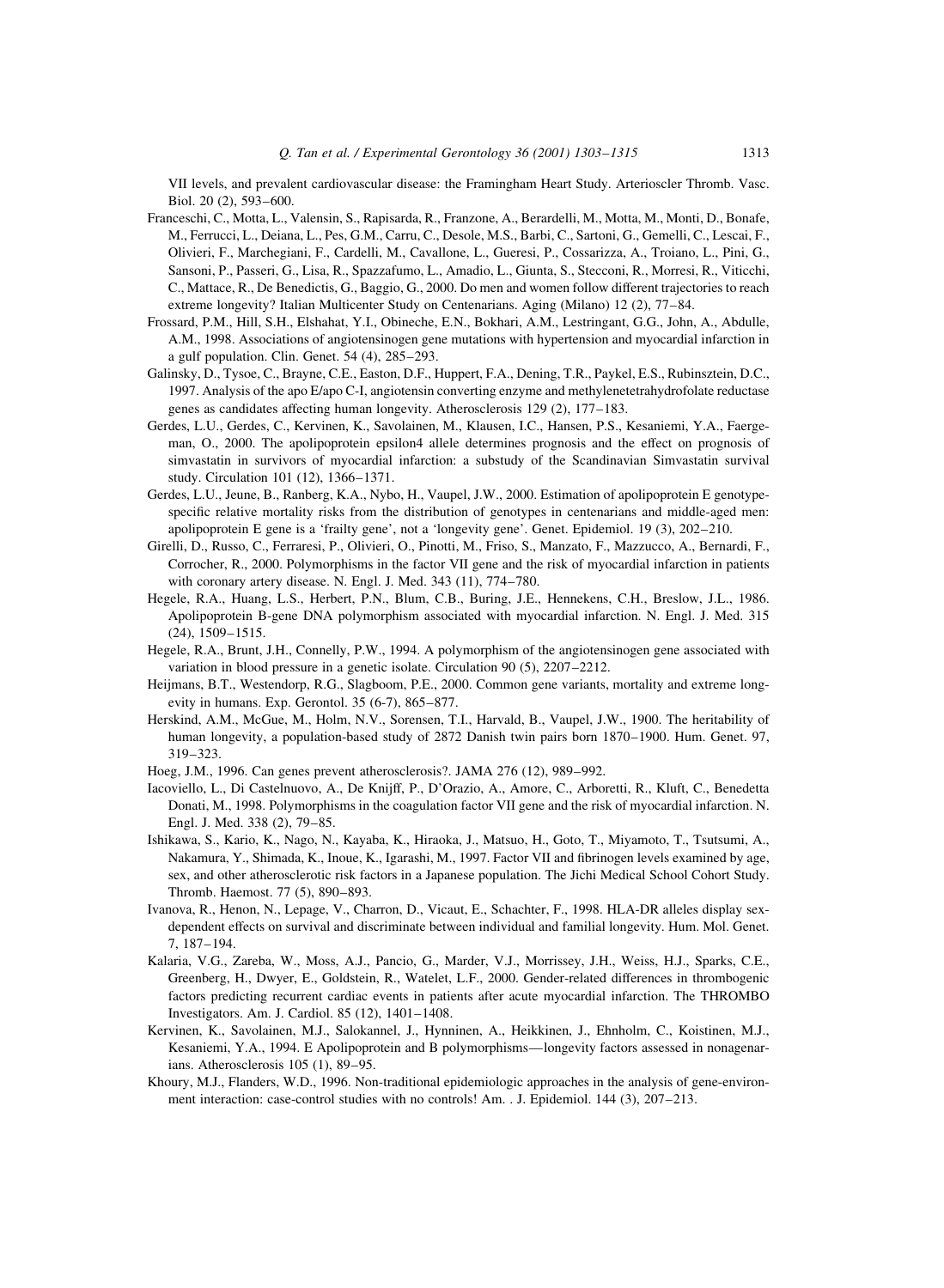- Lane, A., Green, F., Scarabin, P.Y., Nicaud, V., Bara, L., Humphries, S., Evans, A., Luc, G., Cambou, J.P., Arveiler, D., Cambien, F., 1996. Factor VII Arg/Gln353 polymorphism determines factor VII coagulant activity in patients with myocardial infarction (MI) and control subjects in Belfast and in France but is not a strong indicator of MI risk in the ECTIM study. Atherosclerosis 119 (1), 119–127.
- Louhija, J., Miettinen, H.E., Kontula, K., Tikkanen, M.J., Miettinen, T.A., Tilvis, R.S., 1994. Aging and genetic variation of plasma apolipoproteins. Relative loss of the apolipoprotein E4 phenotype in centenarians. Arterioscler. Thromb. 14 (7), 1084-1089.
- Macko, R.F., Kittner, S.J., Epstein, A., Cox, D.K., Wozniak, M.A., Wityk, R.J., Stern, B.J., Sloan, M.A., Sherwin, R., Price, T.R., McCarter, R.J., Johnson, C.J., Earley, C.J., Buchholz, D.W., Stolley, P.D., 1999. Elevated tissue plasminogen activator antigen and stroke risk: The Stroke Prevention In Young Women Study. Stroke  $30(1), 7-11.$
- Martin, G.M., 1997. Genetics and the pathobiology of ageing. Philos. Trans. R. Soc. Lond. B. Biol. Sci. 352, 1773-1780.
- McGue, M., Vaupel, J.W., Holm, N., Harvald, B., 1993. Longevity is moderately heritable in a sample of Danish twins born 1870-1880. J. Gerontol. 48, B237-B244.
- Meade, T.W., Ruddock, V., Stirling, Y., Chakrabarti, R., Miller, G.J., 1993. Fibrinolytic activity, clotting factors, and long-term incidence of ischaemic heart disease in the Northwick Park Heart Study. Lancet 342 (8879), 1076-1079
- Myant, N.B., Gallagher, J., Barbir, M., Thompson, G.R., Wile, D., Humphries, S.E., 1989. Restriction fragment length polymorphisms in the apo B gene in relation to coronary artery disease. Atherosclerosis 77 (2-3), 193– 201
- Nakata, Y., Katsuya, T., Rakugi, H., Takami, S., Sato, N., Kamide, K., Ohishi, M., Miki, T., Higaki, J., Ogihara, T., 1997. Polymorphism of angiotensin converting enzyme, angiotensinogen, and apolipoprotein E genes in a Japanese population with cerebrovascular disease . Am. J. Hypertens. 10 (12(1)), 1391-1395.
- Ossei-Gerning, N., Wilson, I.J., Grant, P.J., 1998. Sex differences in coagulation and fibrinolysis in subjects with coronary artery disease. Thromb. Haemost. 79 (4), 736-740.
- Paulweber, B., Friedl, W., Krempler, F., Humphries, S.E., Sandhofer, F., 1990. Association of DNA polymorphism at the apolipoprotein B gene locus with coronary heart disease and serum very low density lipoprotein levels. Arteriosclerosis 10 (1), 17-24.
- Piegorsch, W.W., Weinberg, C.R., Taylor, J.A., 1994. Non-hierarchical logistic models and case-only designs for assessing susceptibility in population-based case-control studies. Stat. Med. 13 (2), 153-162.
- Proust, J., Moulias, R., Fumeron, F., Bekkhoucha, F., Busson, M., Schmid, M., Hors, J., 1982. HLA and longevity. Tissue Antigens  $19$  (3),  $68-73$ .
- Rankinen, T., Gagnon, J., Perusse, L., Chagnon, Y.C., Rice, T., Leon, A.S., Skinner, J.S., Wilmore, J.H., Rao, D.C., Bouchard, C., 2000. AGT M235T and ACE ID polymorphisms and exercise blood pressure in the HERITAGE Family Study. Am. J. Physiol. Heart Circ. Physiol. 279 (1), H368-H374.
- Rothman, K.J., Greenland, S., 1998. Modern Epidemiology. . 2nd edLippincott-Raven, Philadelphia, PA.
- Saha, N., Tay, J.S., Low, P.S., Basair, J., Hong, S., 1995. Five restriction fragment length polymorphisms of the APOA1-C3 gene and their influence on lipids and apolipoproteins in healthy Chinese. Hum. Hered. 45 (6),  $303 - 310.$
- Scarabin, P.Y., Bonithon-Kopp, C., Bara, L., Malmejac, A., Guize, L., Samama, M., 1990. Factor VII activation and menopausal status. hromb. Res. 57 (2), 227-234.
- Scarabin, P.Y., Vissac, A.M., Kirzin, J.M., Bourgeat, P., Amiral, J., Agher, R., Guize, L., 1996. Population correlates of coagulation factor VII. Importance of age, sex, and menopausal status as determinants of activated factor VII. Arterioscler. Thromb. Vasc. Biol. 16 (9), 1170-1176.
- Schachter, F., Faure-Delaneff, L., Guenot, F., Rouger, H., Froguel, P., Lesueur-Ginot, L., Cohen, D., 1994. Genetic associations with human longevity at the APOE and ACE loci. Nature Genetics 6, 29–32.
- Tan, Q., De Benedictis, G., Yashin, I.A., Bonafe, M., DeLuca, M., Valensin, S., Vaupel, J.W., Franceschi, C., 2001. Measuring the genetic influence in modulating human life span: Gene-environment and gene-sex interactions. Biogerontology 2 (3) in press.
- Thogersen, A.M., Jansson, J.H., Boman, K., Nilsson, T.K., Weinehall, L., Huhtasaari, F., Hallmans, G., 1998. High plasminogen activator inhibitor and tissue plasminogen activator levels in plasma precede a first acute myocardial infarction in both men and women: evidence for the fibrinolytic system as an independent primary risk factor. Circulation 98 (21), 2241-2247.